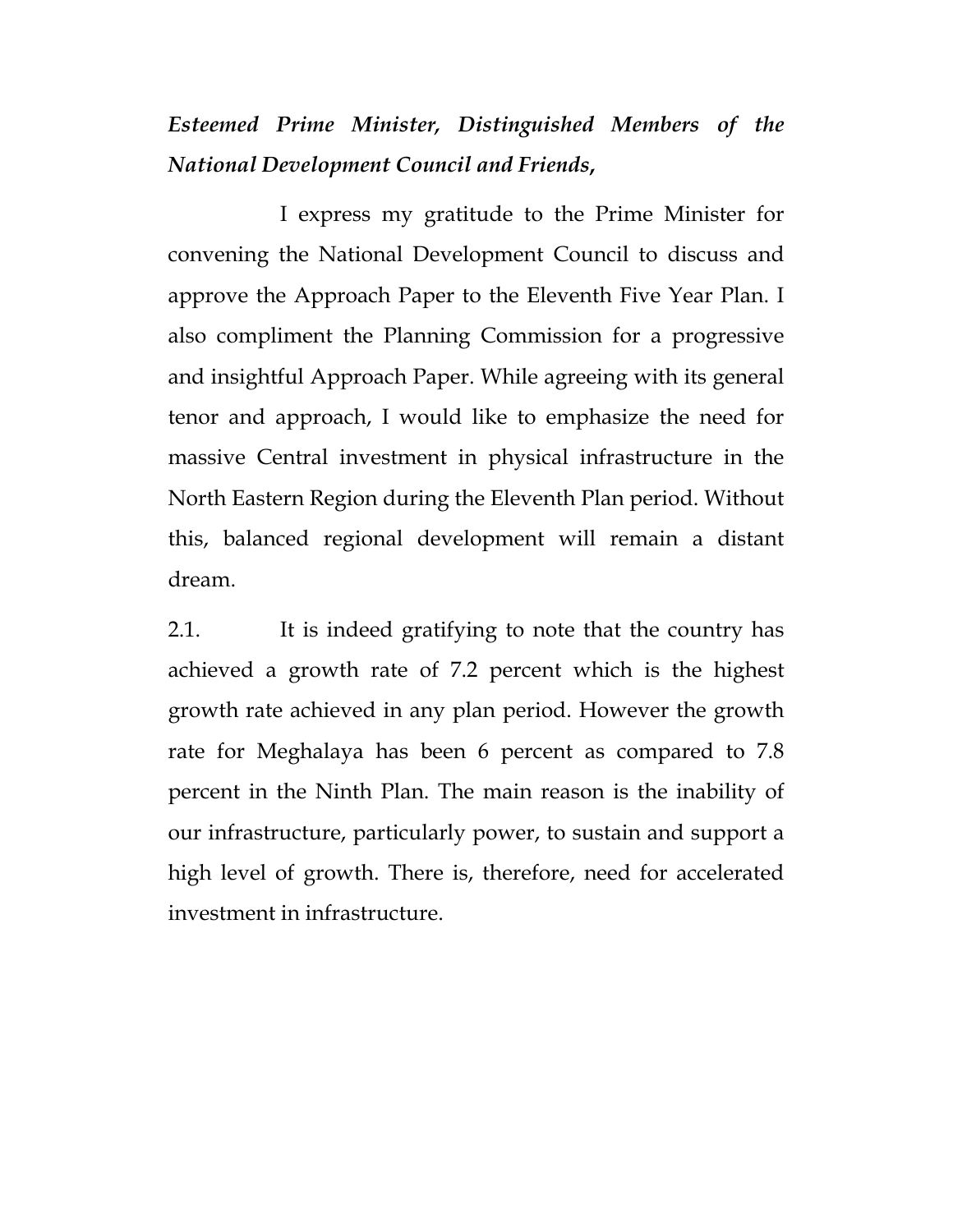2.2. Among the States and UTs in the country, Meghalaya ranked 24th in Human Development Index (HDI), 21st in Index of social and economic infrastructure, 16th in per capita consumption of electricity,  $25<sup>th</sup>$  in road density,  $30<sup>th</sup>$  in per capita utilization of credit, 19th in per capita income, 13th in Infant Mortality Rate and 24th in Literacy Rate. As per 1999- 2000 survey, 33.8% of the people live below the poverty line.

2.3. The overall projected growth for the country during the Eleventh Plan is 9 percent. In the case of Meghalaya, it has been fixed at 7.2 percent. This would imply that, at the end of the Plan period, Meghalaya will lag even further behind the other States of the country.

3. **Para 5.6.4. of the Approach Paper regarding special problems of North East does acknowledge that the per capita income in N.E. was above national average in 1947 but has fallen to almost 40 percent below national average today.** The Approach Paper has rightly identified remoteness, poor connectivity, hilly and inhospitable terrain, poor infrastructure, sparse population density, shallow markets, lack of skill and problems of law and order situation as special problems. It has been correctly argued that connectivity is a key issue. I would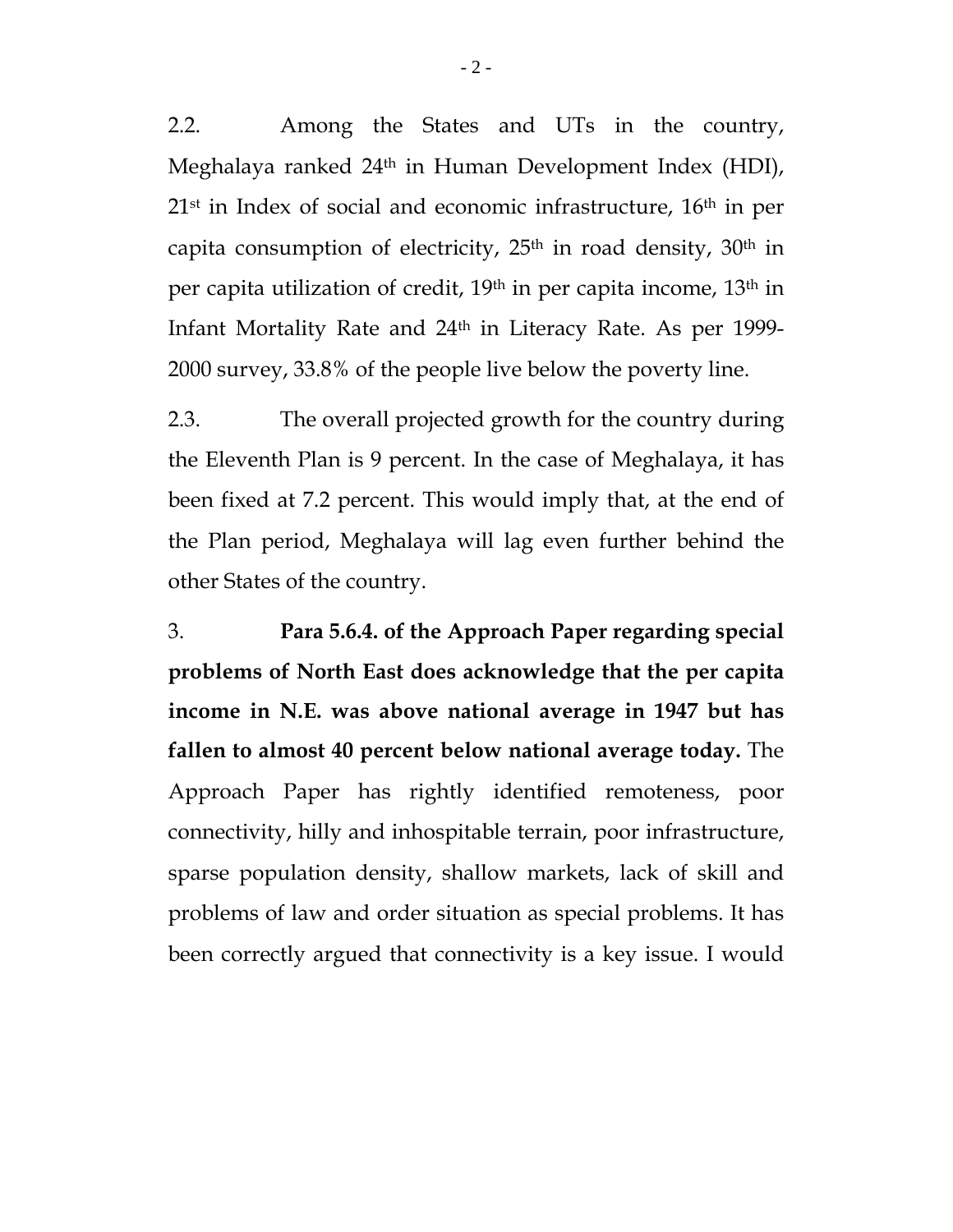like to add that power is a key issue in my State where the current deficit is 300 MW and still growing.

**4. Of the total of 5782 villages in Meghalaya, 2762 villages, comprising 48 per cent of the total, have a population of less than 200. T**hese small sized villages are scattered through out the State. As such, the cost of providing physical and social infrastructure like roads, electricity, health care, primary education, potable drinking water, etc. is very high as compared to other States in the country. **This calls for high allocation of resources including manpower to improve the social and physical infrastructure in the state.** 

**5.1. There is substantial gap between the infrastructure required and that in place at present. Some of the gaps in critical infrastructure are :** 

| <b>S1.</b>       | Development    | Unit of           | Infrastructure |               | Infrastructure |
|------------------|----------------|-------------------|----------------|---------------|----------------|
| No.              | <b>Sectors</b> | Development       | Development    | Present       | Gap            |
|                  |                |                   | Required       | <b>Status</b> |                |
| (1)              | (2)            | (3)               | $\bf (4)$      | (5)           | (6)            |
| $\overline{1}$ . | Power          | Total<br>demand   | 610            | 185.20        | 424.80         |
|                  |                | of power (MW)     |                | $(30\%)$      | (70%)          |
|                  | $-Do-$         | Villages          | 5782           | 4217          | 1565           |
|                  |                | electrified(Nos.) |                | (73%)         | (27%)          |
|                  | $-Do-$         | Households        | 365989         | 135416        | 230573         |
|                  |                | electrified(Nos.) |                | (37%)         | (63%)          |
| $\overline{2}$ . | Roads          | density<br>Road   | 75/100         | 36/100        | 39/100         |
|                  | Communication  | (Kms./Sq.Kms.)    | (All India)    | (48%)         | (52%)          |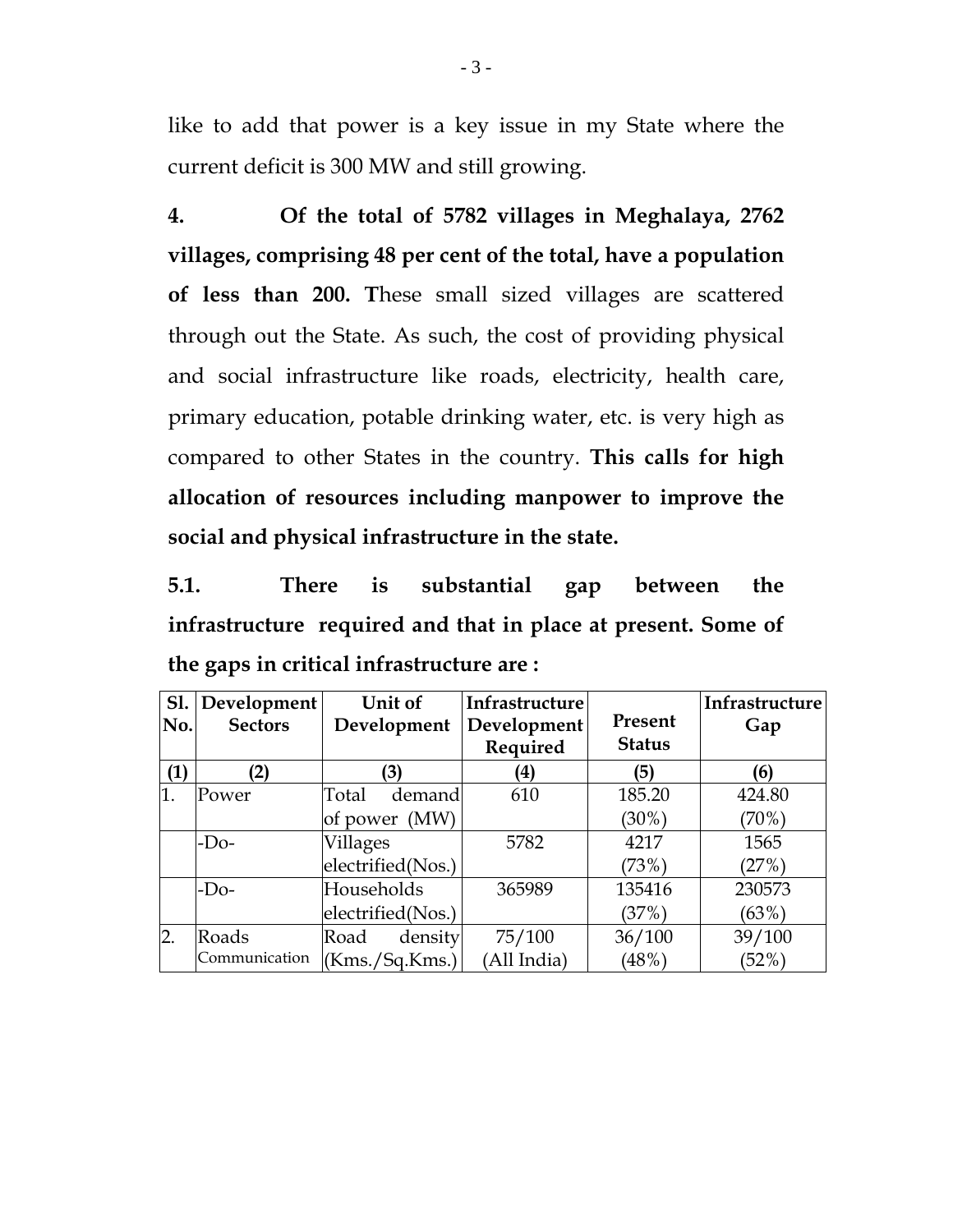| <b>S1.</b> | Development         | Unit of                      | Infrastructure |               | Infrastructure |
|------------|---------------------|------------------------------|----------------|---------------|----------------|
| No.        | <b>Sectors</b>      | Development                  | Development    | Present       | Gap            |
|            |                     |                              | Required       | <b>Status</b> |                |
| (1)        | (2)                 | (3)                          | (4)            | (5)           | (6)            |
|            | $-Do-$              | Village connec-              | 5782           | 2857          | 2925           |
|            |                     | tivity (Nos.)                |                | (49%)         | (51%)          |
| 3.         | Health              | &Sub-Centres                 | 773            | 401           | 372            |
|            | Family              | (Nos.<br>as<br>per           |                | (52%)         | (48%)          |
|            | Welfare             | G.O.I. norm)                 |                |               |                |
|            | $-D0$               | P.H.Cs                       | 116            | 102           | 14             |
|            |                     | (Nos.<br>as<br>per           |                | (88%)         | (12%)          |
|            |                     | G.O.I. norm)                 |                |               |                |
|            | $-Do-$              | C.H.Cs                       | 29             | 24            | 5              |
|            |                     | (Nos.<br>as<br>per           |                | (83%)         | (17%)          |
|            |                     | G.O.I. norm)                 |                |               |                |
| 4.         | Education           | Training<br>of               | 21152          | 9294          | 11558          |
|            |                     | teachers (Nos.)              |                | (45%)         | (55%)          |
|            | $-Do-$              | Literacy rate(%)             | 100%           | 62.6%         | 37.4%          |
| 5.         | Irrigation          | Potential (Lakh              | 2.18           | 0.26          | 1.92           |
|            |                     | hectares)                    |                | (12%)         | (88%)          |
| 7.         | <b>Water Supply</b> | Number<br>of                 | 8636           | 8389          | 247            |
|            |                     | habitations                  |                | (97%)         | $(3%) +$       |
|            |                     |                              |                |               | Slipped-back   |
|            |                     |                              |                |               | habitations    |
| 8.         |                     | Infrastructure CMIE Index of | 100            | 65            | 35             |
|            |                     | infrastructure               |                | (100)         |                |
|            |                     | $(92-93)$                    |                |               |                |
|            |                     | 10 <sup>th</sup><br>Finance  | 100            | 70            | 30             |
|            |                     | Commission                   |                | (100)         | [Massive       |
|            |                     | index<br>of                  |                |               | investment in  |
|            |                     | $\&$<br>Economic             |                |               | infrastructure |
|            |                     | Social                       |                |               | required]      |
|            |                     | Infrastructure               |                |               |                |

5.2. A calculation of the infrastructure Index for all the North Eastern States in a scale of 0-1 indicate that within the region itself Meghalaya stands at the lower rung of the ladder.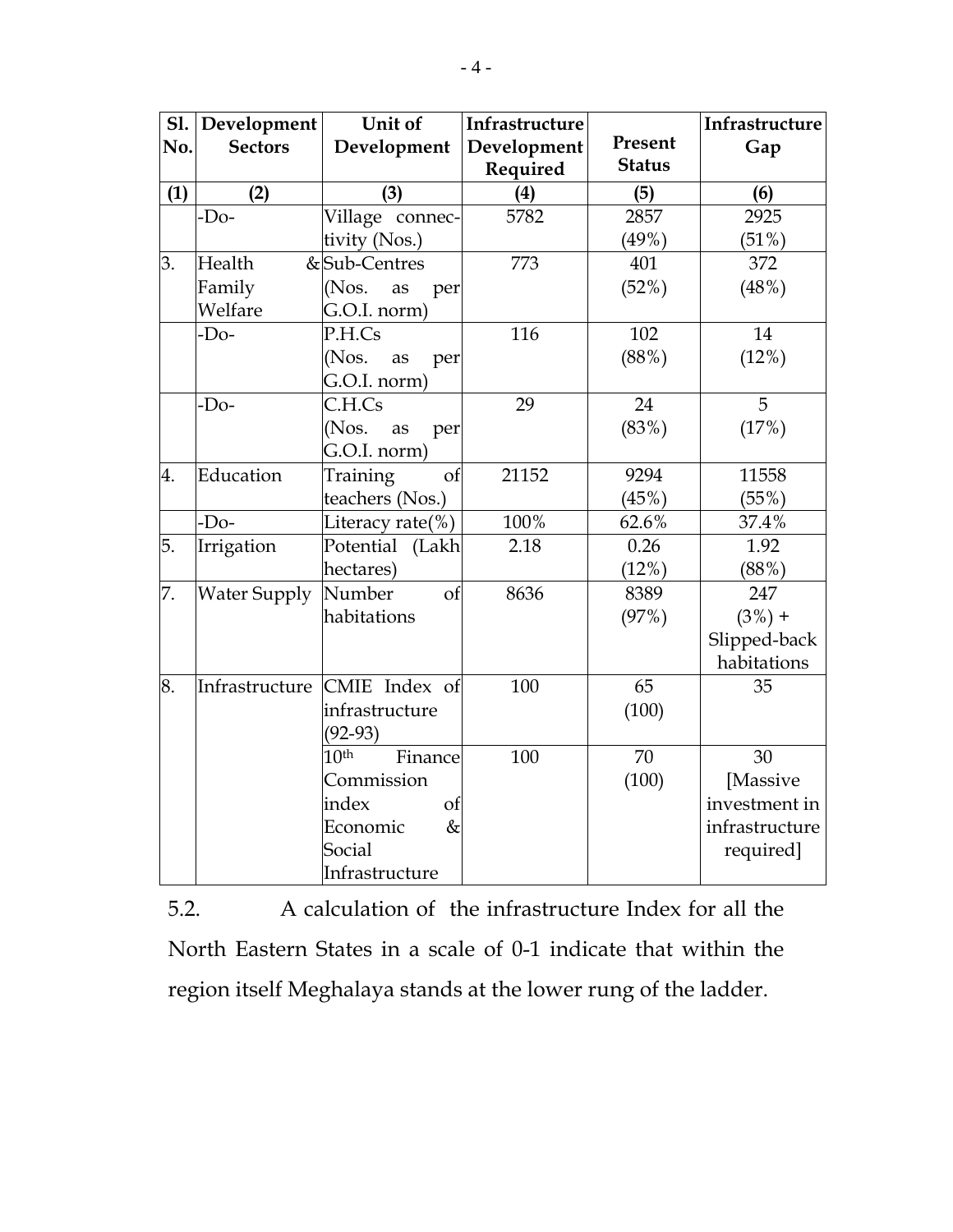| <b>States</b> | <b>Index Value</b> | Rank           |
|---------------|--------------------|----------------|
| Nagaland      | 0.39               | 1              |
| Tripura       | 0.37               | $\overline{2}$ |
| Manipur       | 0.35               | 3              |
| Mizoram       | 0.33               | 4              |
| Assam         | 0.30               | 5              |
| Meghalaya     | 0.23               | 6              |
| Arunachal     | 0.22               | 7              |
| Pradesh       |                    |                |

**Infrastructure index and States Ranking** 

6. The **national approach** to the problem of infrastructure creation has gravitated towards the Public Private Participation (**PPP**) model. We welcome this approach but the size of the economy and the quantum of business available in a small State like ours will not prove very attractive to private enterprise. Our experience so far does not encourage us to believe that private enterprise will be forthcoming in areas like road and irrigation in the next few years. Therefore, the **public sector must take a lead in the creation of such infrastructure for the present and major public investment in infrastructure will be essential to remove the wide disparities existing between Meghalaya and the advanced States of the country**. The Power sector may attract private investment in generation to some extent. But public investment will be crucial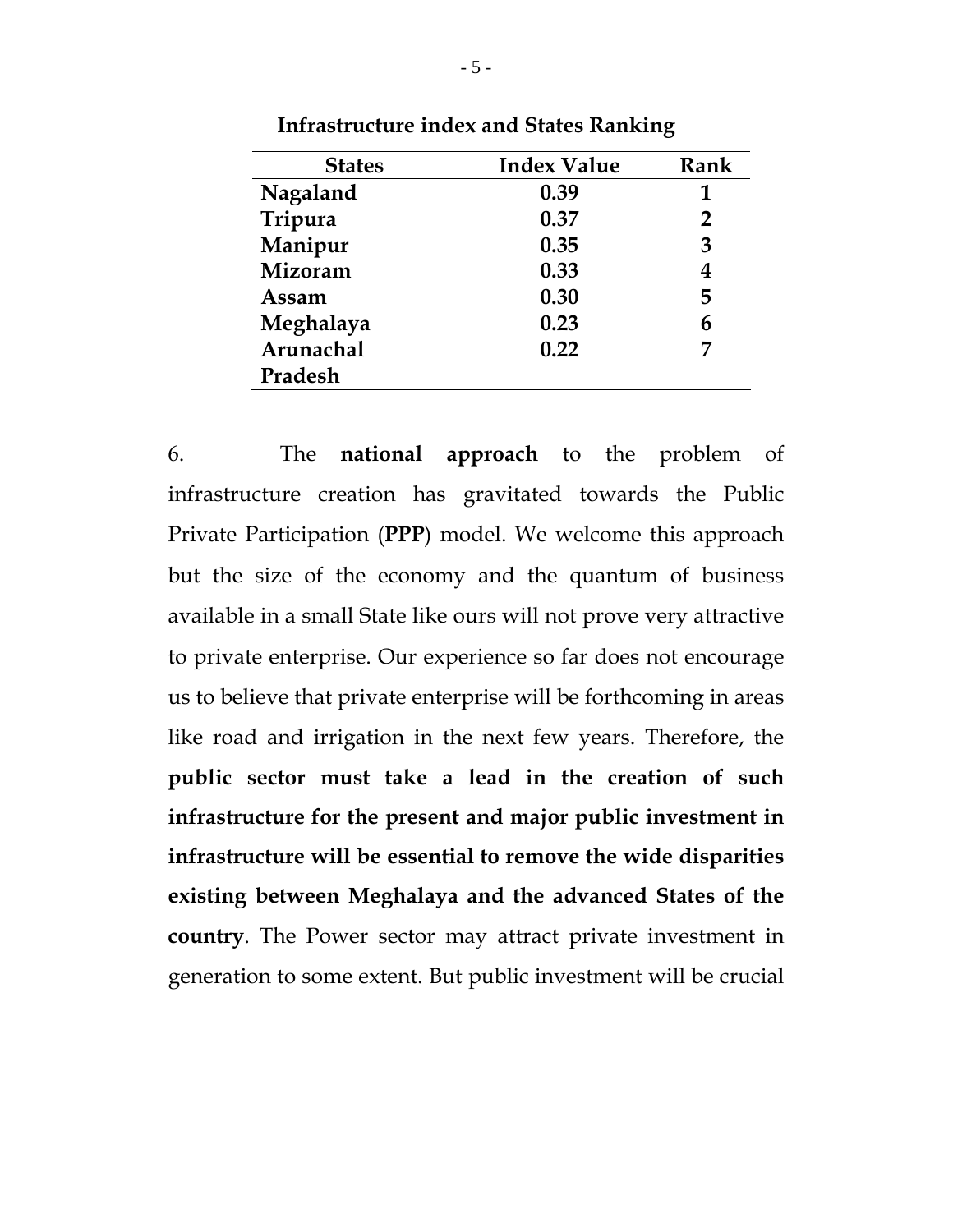in transmission and grid connectivity. Our State is in the process of formulating a policy for private investment in power generation.

**7.** An issue which has frequently come up for discussion in the recent past has been that of "user charges" for services such as irrigation, drinking water and health services. **Considering the high cost of providing services in our State and the poor paying capacity of our people in general, it will be unrealistic to expect at present for a very significant percent of the population to pay for these services.** For the next few years we will have to subsidize the services for the poor while trying to realize the cost of maintenance from those who can pay.

8. I would like to refer to the vision for the Eleventh Plan Approach Paper which is based on **faster, more broad based and inclusive growth.** For Meghalaya, inclusive growth would mean an agenda that addresses intra State disparity in infrastructure and human development index across districts and communities.

**9.** While rapid growth is essential, we have to ensure that it does not lead to further deepening of the divide that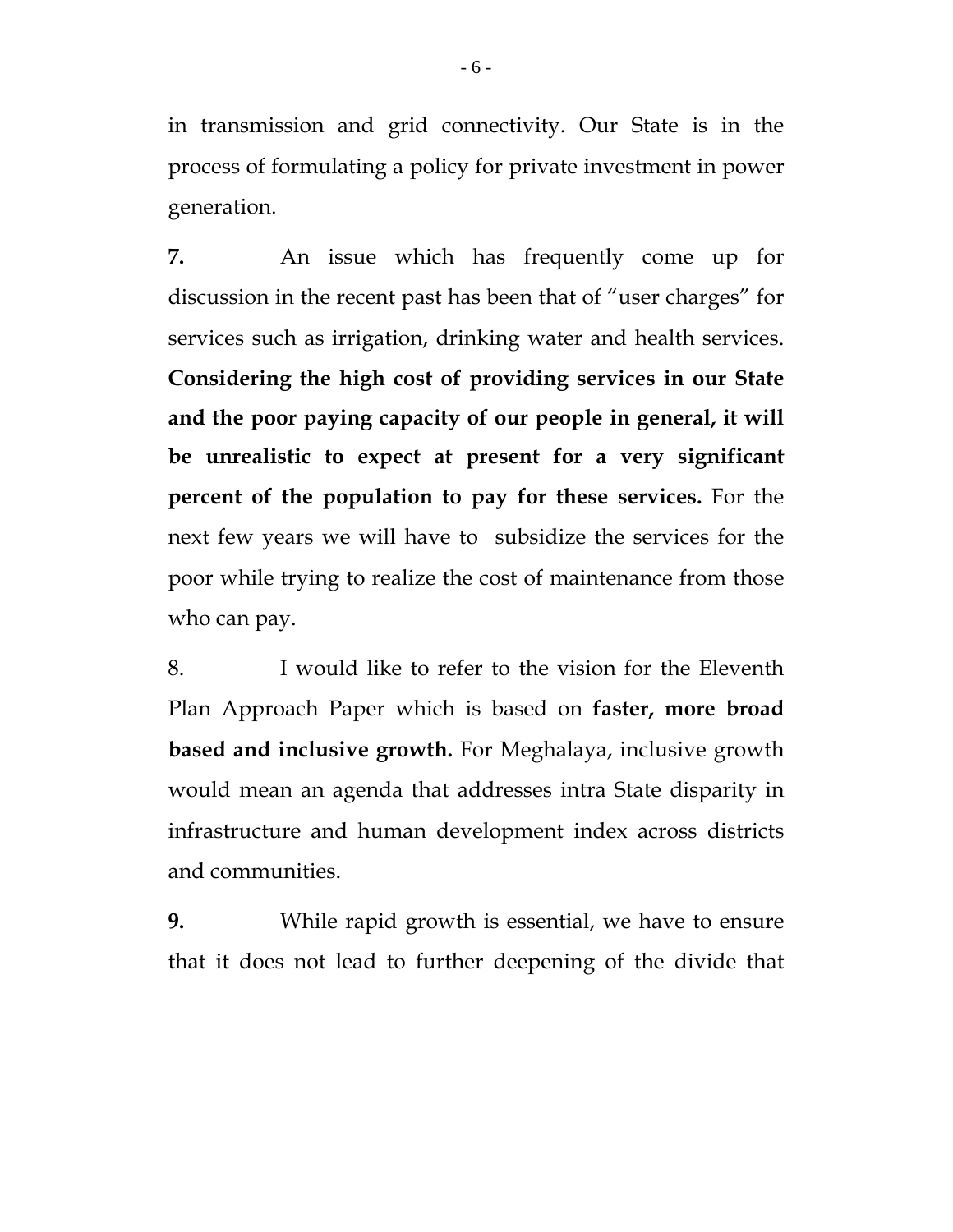exists between States. Meghalaya's economy is projected to grow at about 7 percent while its population has been increasing at a higher rate than the national average. The national target to double the real income of the average citizen in ten years does not appear achievable for our State, therefore. However, we hope that with much higher public sector investment in the N.E. Region in the Eleventh Plan, things may start looking up from the Twelfth Plan onwards.

10. The Planning Commission has suggested certain State-wise monitorable targets. The State Government broadly agrees with them. We will break these targets up district-wise and make every effort to achieve them.

11. I would request coverage of all districts of Meghalaya under NREGA, wider coverage of poor families under TPDS through liberalising entitlement norms, adding commodities like pulses and extending midday meal to private schools in the tribal and hilly areas. Apart from addressing the issue of poverty, these steps would also address the demand side of agriculture and basic services.

12. We agree that manufacturing should grow at a rapid rate. Our State is endowed with rich natural resources. It

- 7 -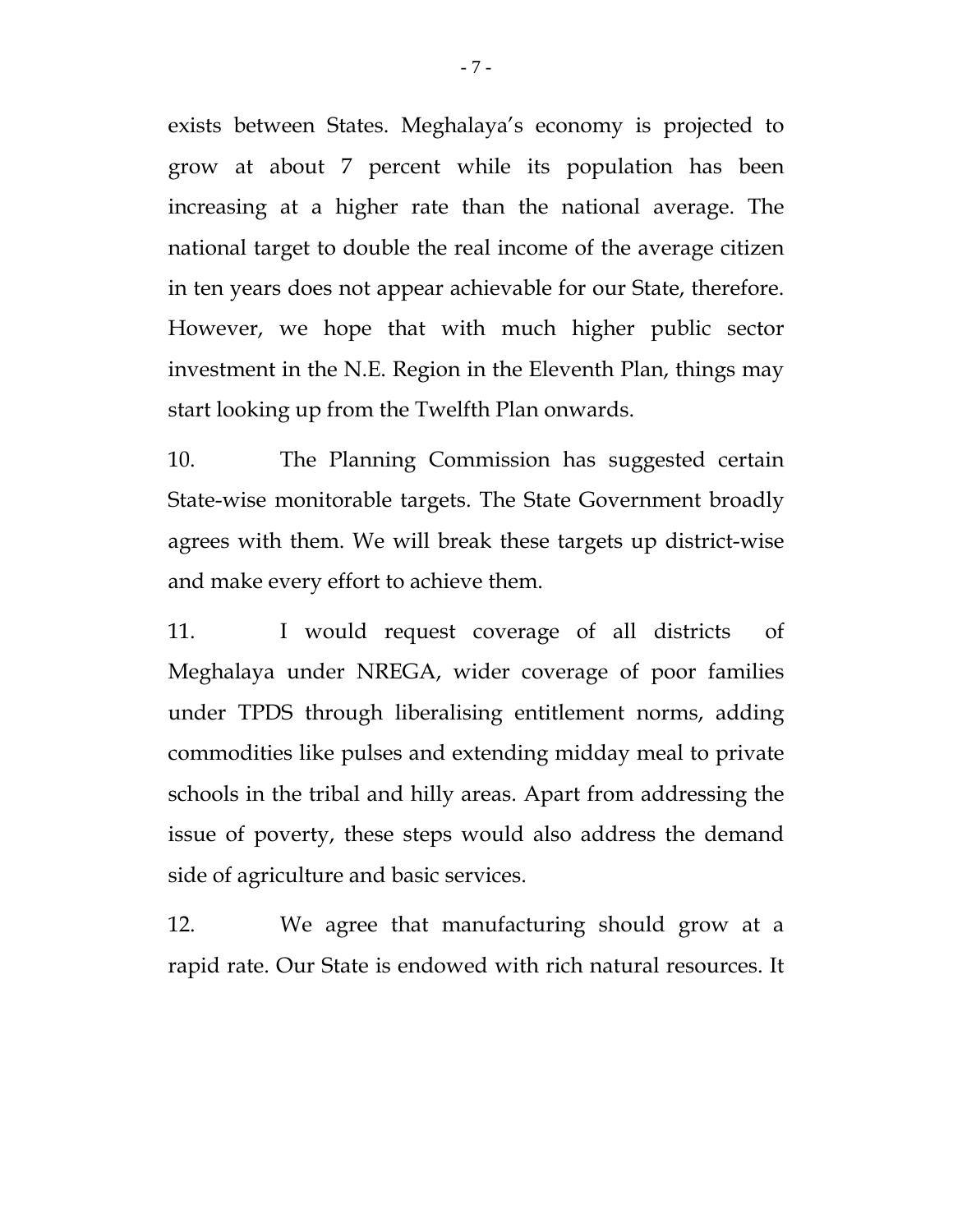has a coal reserve of about 560 million tonnes and lime stone reserve of about 12,000 million tonnes. We also have substantial deposits of industrial clay, kaolin, feldspar, glass and uranium. The forest cover is 69.4% percent of the total area of the State. From a very low base, **industrialization in Meghalaya has picked up quite a bit since the announcement of the Central Government's Industrial Policy for the North East.** To count only large and medium industries, the total number stands at 108 involving an investment of Rs. 511.00 crores. **Just 5 of these units account for a total investment of Rs. 245.00 Crore.** Two more units with investment of about Rs. 100.00 Crore each are under implementation. A 1.00 million tonnes cement plant involving an investment of about Rs. 250.00 crore is at an initial stage of implementation. Pending proposals which are under examination include 1.4 million and 2 million tonnes Cement Plants and expansion proposal of additional capacity of about 5 lakh tonnes of cement per year from an existing unit. In food processing, we have recently cleared a proposal for processing of cashew at an investment of Rs. 4.27 crores. Much more investment is expected in the horti-processing sector in the coming years.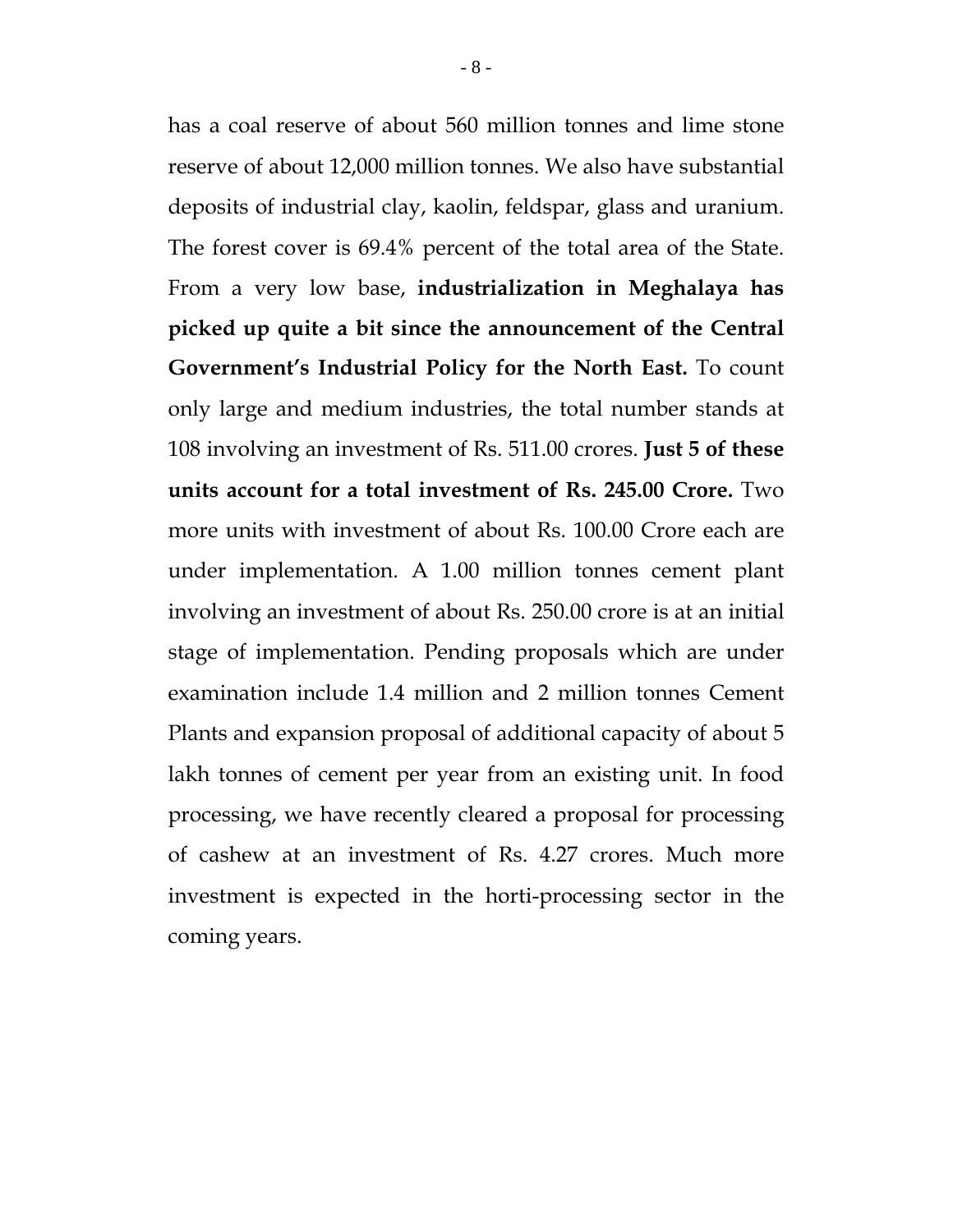13. **However**, **power is proving to be a crucial constraint for industrial development**. Of the total power committed to industries (480 MW), we have been able to provide actual connections to only about half (256 MW). Even to those who are connected, the total power supply at present is only about 70 MW. With required investment in power generation, transmission and grid connectivity, we can easily achieve a growth rate of about 10 percent in manufacturing.

14. 12 out of 39 Development Blocks in Meghalaya abut the **Indo-Bangla border,** constituting about 22 percent of the land area of the State and 23 percent of its population. This population has been traditionally dependent on trade with Bangladesh. The formal export to Bangladesh is of the order of Rs. 200 crores per year at present and nearly all of it comes from border areas. The extent of informal export is not known but it is variously estimated to be equal to or twice or thrice as much as the formal export. The formal import from Bangladesh is very little and informal import may not be much higher. It appears that Bangladesh has not shown much interest in trade with our State because most of the trade is one way (that is, from Meghalaya to Bangladesh). **A complete policy framework**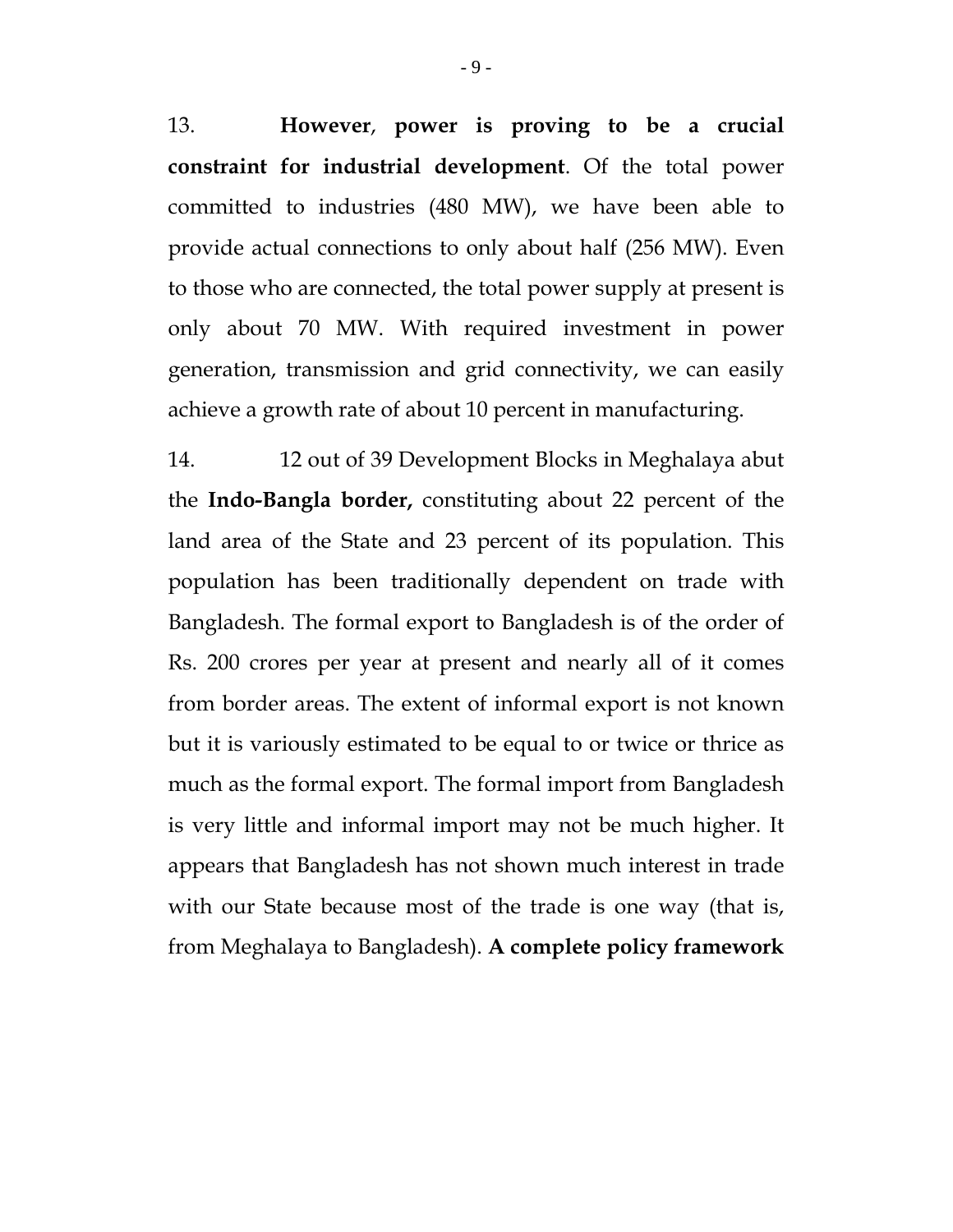## **is required to increase formal trade with Bangladesh including sizeable import at least to our State.**

15.Besides, with a fence being erected all along the Indo-Bangladesh border, informal trade is likely to dry up. People who take part in informal trade at present are not equipped to undertake formal trade through permitted routes. Frequently, the nature of the commodities being exported and their quantity will also inhibit export through formal channels. As a result, **we anticipate a severe economic crisis in the border villages when the fencing is fully in place**. **A special livelihoods, infrastructure and security based engagement of border villages** is urgently required to be put in place.

16. There is an urgent need to extend mobile phone connection to the border areas to protect and promote our trade with Bangladesh. Telephone services in our State are still poor and unreliable and requires to be improved. It is embarrassing to note that in our border areas, Bangladesh TV is easier to access than our own Doordarshan. This has been discussed for many years now but concrete action has been lacking.

17. Meghalaya is totally dependent on road transport at present. There is a small project to connect the Industrial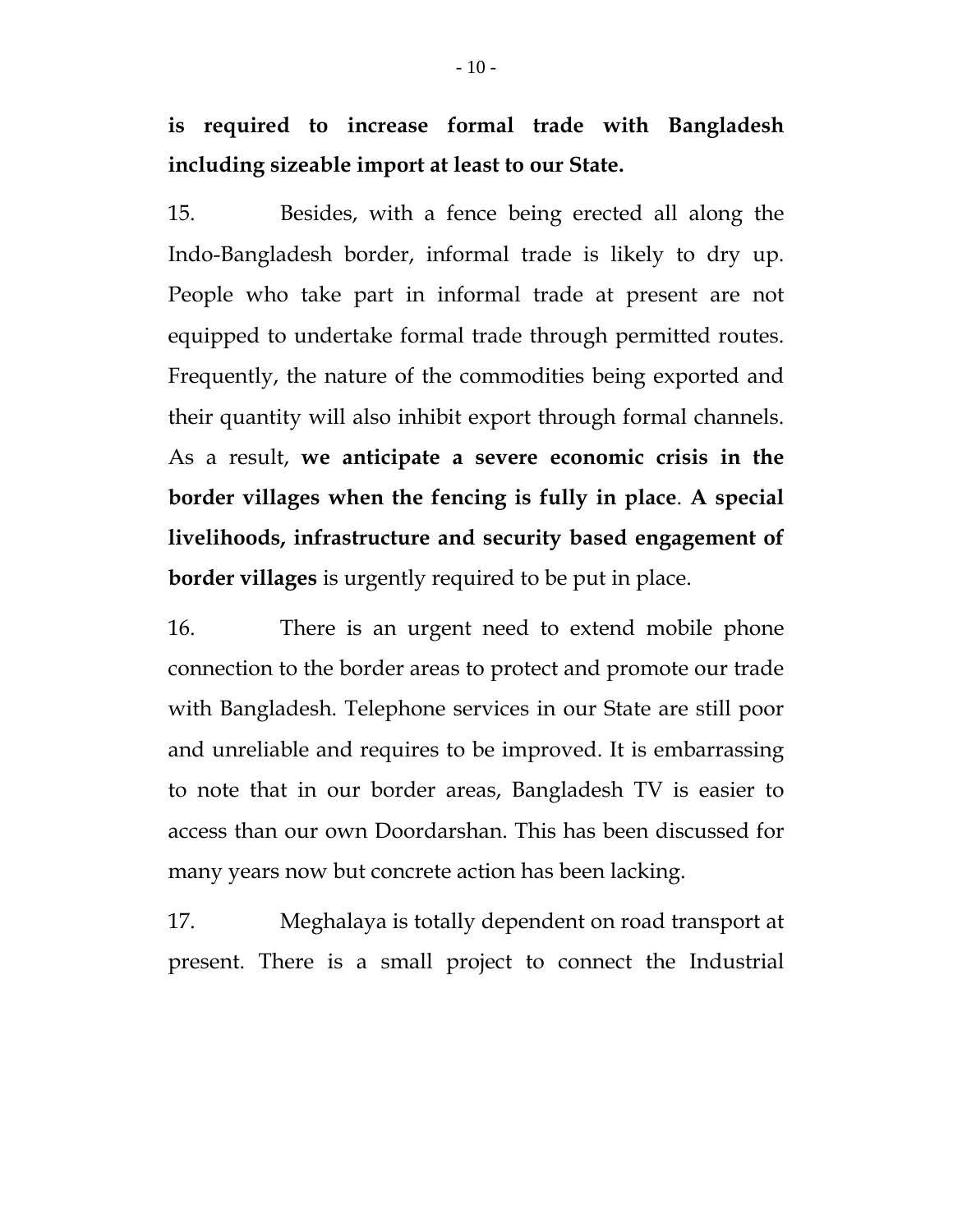township of Byrnihat to the rail network, but it has not taken off yet. The capital city of Shillong is connected by air to Kolkata only, that too with a small aircraft. Because of this dependence on roads, the State has been spending a high percentage of its Plan funds on road construction. Despite this, the present road density is less than half that of the country as a whole. A major problem faced not only by Meghalaya but also by other North Eastern States is limited capacity for speedy and quality construction, with delays in road construction. It would be better if some important roads are taken up for construction by a central organisation with the help of qualified contractors and machinery so that road infrastructure can be improved quickly. A legislative framework to expedite acquisition of land and other concomitant activities to facilitate infrastructure creation also seems to be necessary.

18. **NER in general and Meghalaya in particular is an ecological hotspot and rich in biodiversity**. The State has nearly 300 orchids varieties, about 700 odd varieties of medicinal plants, home to some of the rare varieties of paddy, banana, citrus plants and a storehouse of diverse germ-plasm reserves which can be rich resource for crop and plant improvement programmes. **There is a need to establish and**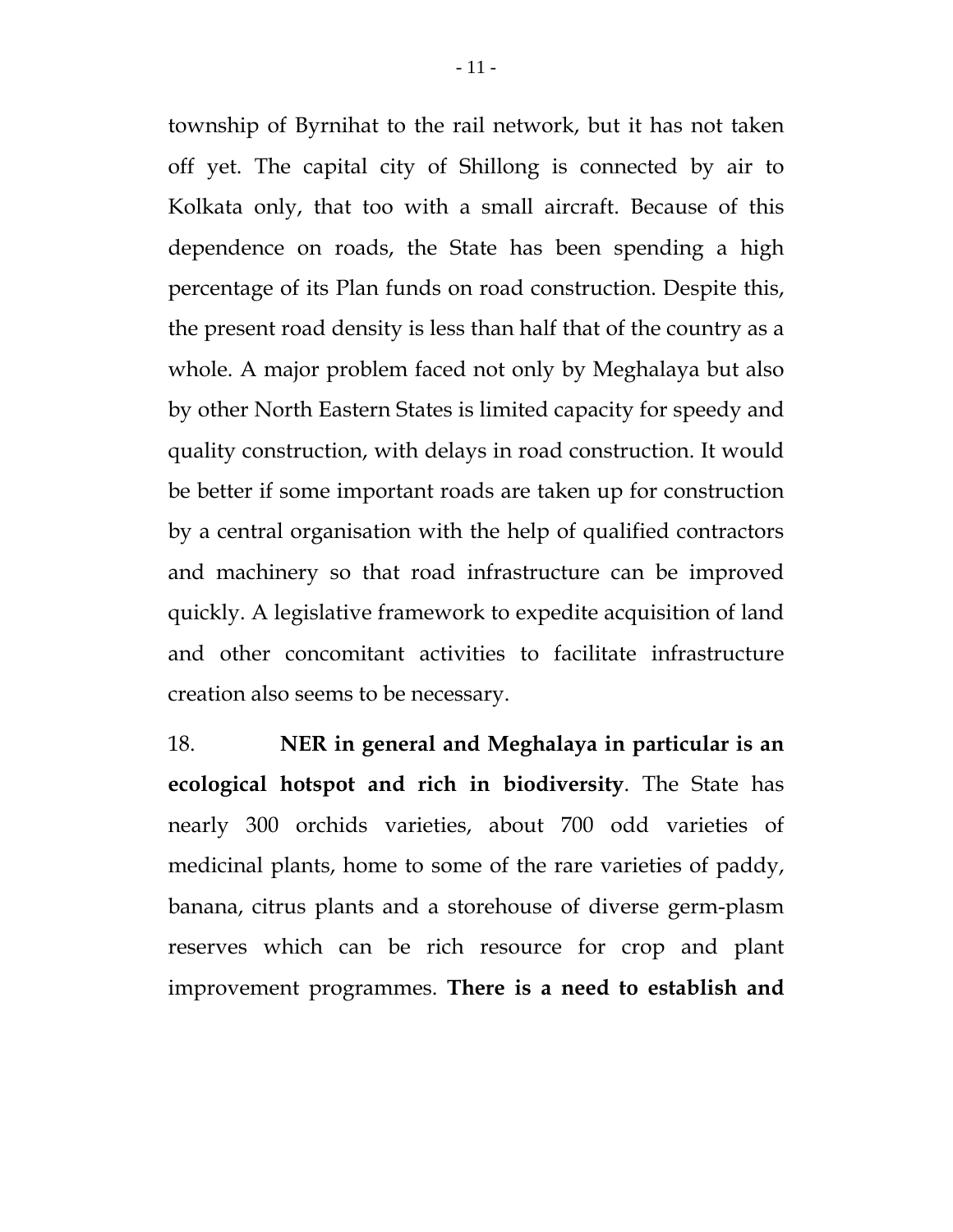**strengthen the bio-resources planning, development and regulation efforts in the state and the region.** The mandate, scope and organisational support for BRDC at Shillong may be enlarged. It should be expanded to provide application-based research for production of quality planting materials and conservation of bio-resources with financial and technical assistance from the Department of Biotechnology. Government of India should **facilitate the entry of established Laboratories/ Commercial organisation for inventory, conservation, management and resource based economic activities**.

19. Though Meghalaya is a high rainfall area, it suffers from water scarcity for the greater part of the year. Because of topography, there are severe limitations on the exploitation of ground water and surface water is already utilized to a great extent. Rainwater harvesting and acquifer recharge have become essential for ensuring the stability of supply. Effective management of surface water including rivers, canals, water bodies, lakes, ponds and rainwater can reduce water scarcity. The only hope to increase the availability of water during the dry months is rain water-harvesting. Unfortunately, Meghalaya has no strong tradition of rain water harvesting; nor is necessary expertise locally available. **The Central Government**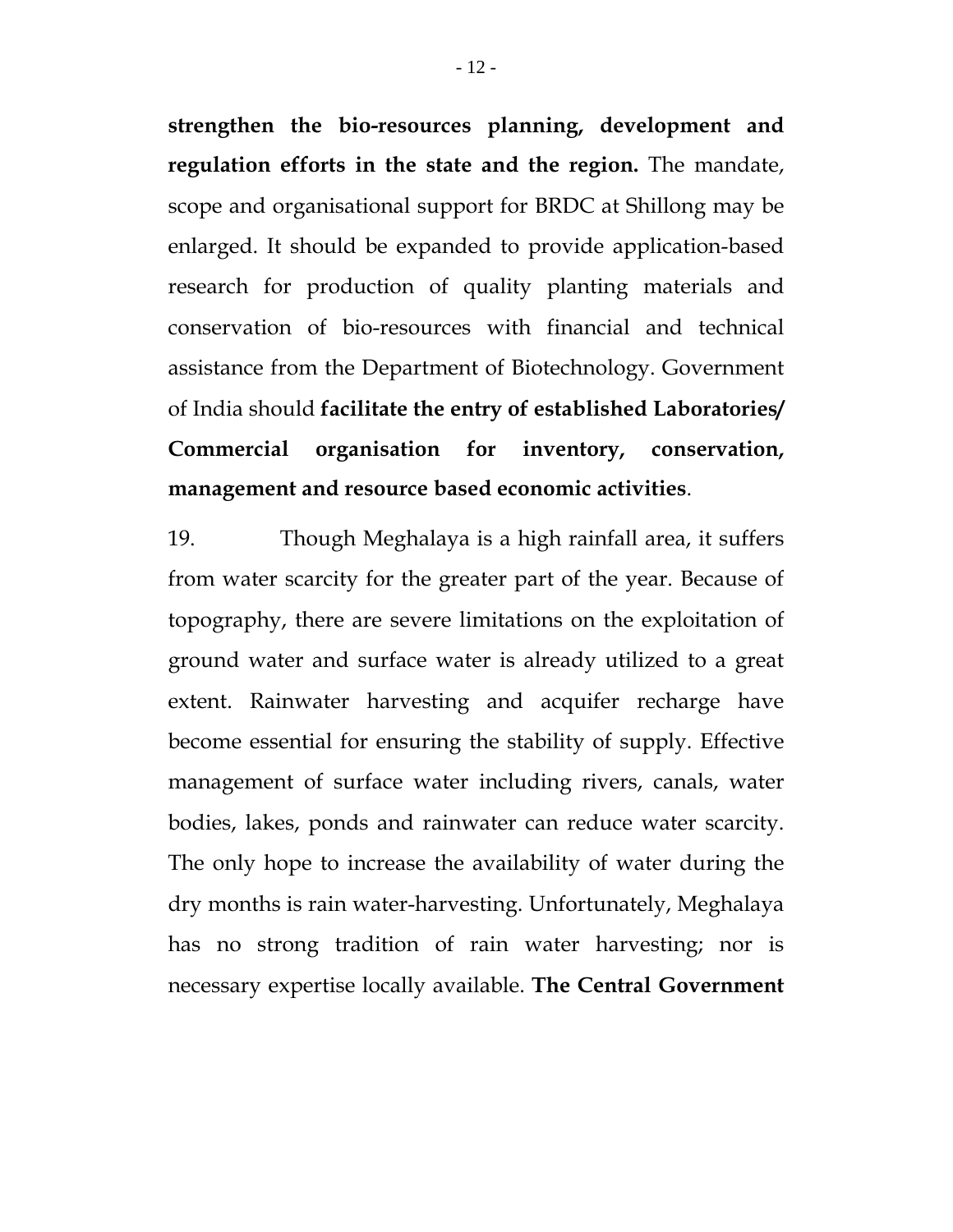**may consider helping the State set up a Rain Water Harvesting Mission.**

20. Agriculture, which registered a growth of 6.3 percent during 1997-98 to 2001-02, has come down to just 3.1 percent during 2002-03 to 2006-07 in Meghalaya. Since it is the mainstay of 70% of the population, priority have to be given on agriculture in the State with strong emphasis on horticulture including water management. The State Government would work to introduce new and innovative programmes aimed at regaining agricultural dynamism in the State. We are in broad agreement with the strategy outlined in the Approach Paper for agricultural development.

**21.** I am happy to inform you that my State is rich in production of certain horticulture products like potato (1,45,000 tonnes) ginger (47,000 tonnes), pineapples (92,000 tonnes), bananas (68,000 tonnes), oranges (35,000 tonnes) and turmeric (9,000 tonnes) and also grows substantial quantity of cashew nut, arecanut and some tea and rubber. Certain high-value lowvolume non-traditional crops such as strawberry, roses and anthurium are fast establishing themselves as revenuespinners. We will be adopting a cluster approach to accord the desired focus in the growing of these potential horticultural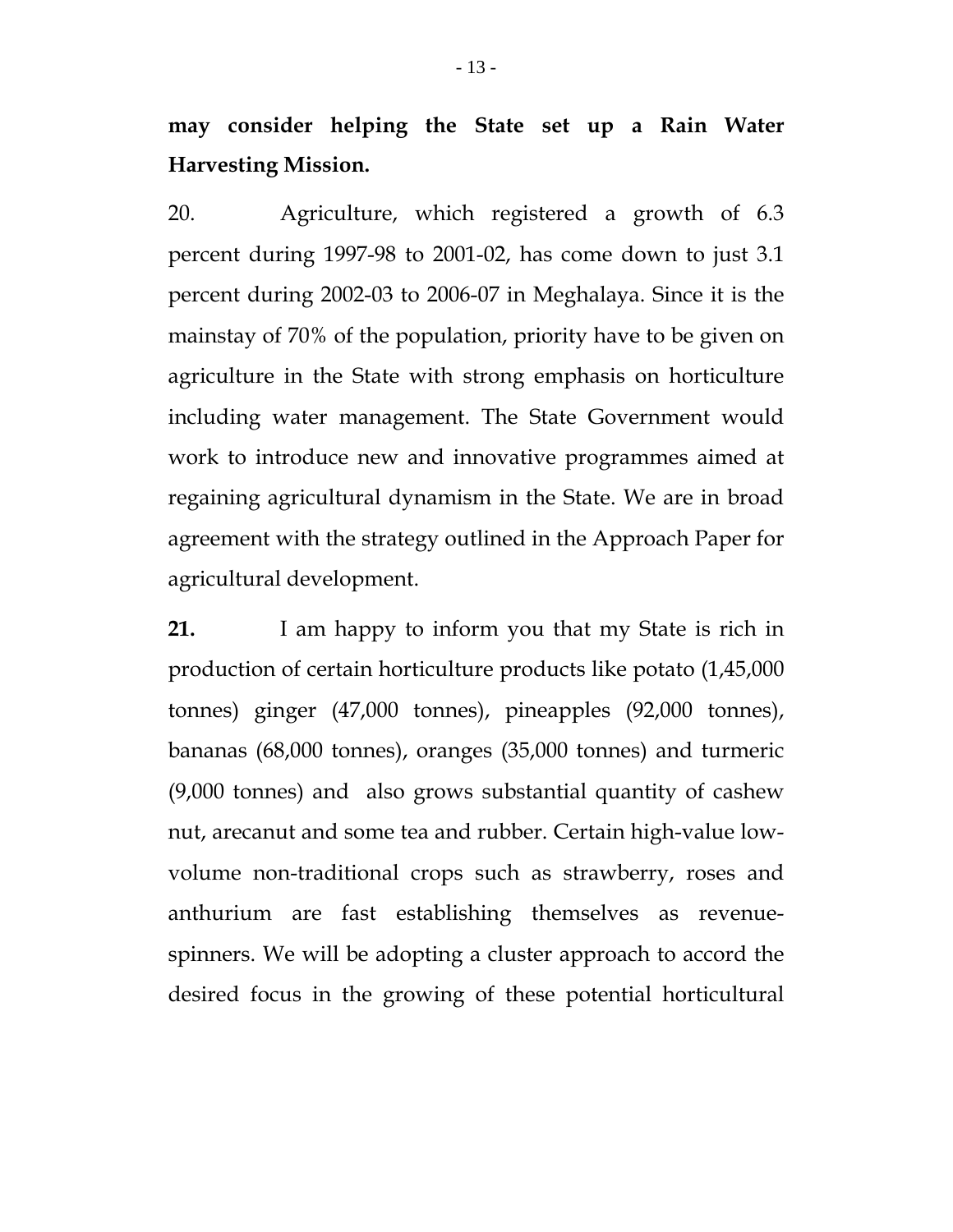crops. What is most important in this area is post harvest management like cold chain for perishables, marketing and fruit processing.

22. In the **5th Report of the National Commission on farmers**, it has been **rightly stated that agricultural progress should be assessed in terms of net income of farm families** rather than in million tonnes of farm commodities produced. Amongst other things related to improvement of farm incomes, the importance of **organic farming** in Meghalaya and other tribal States of the North East cannot be over emphasized. There has been talk of organic farming in Meghalaya for quite some time now but nothing concrete has emerged because of lack of technological guidance, poor knowledge of and access to affordable certification facilities and effective market support. Organic farming also requires greater scientific and technical inputs than chemical farming calling for a high level of multidisciplinary attention. **The Government of India may reconsider taking up organic farming in a mission mode, involving private players as well.**

23. Understanding the vulnerabilities of farmers a social security system for the farmer is necessary. The **5th Report of the National Commission on farmers** has indicated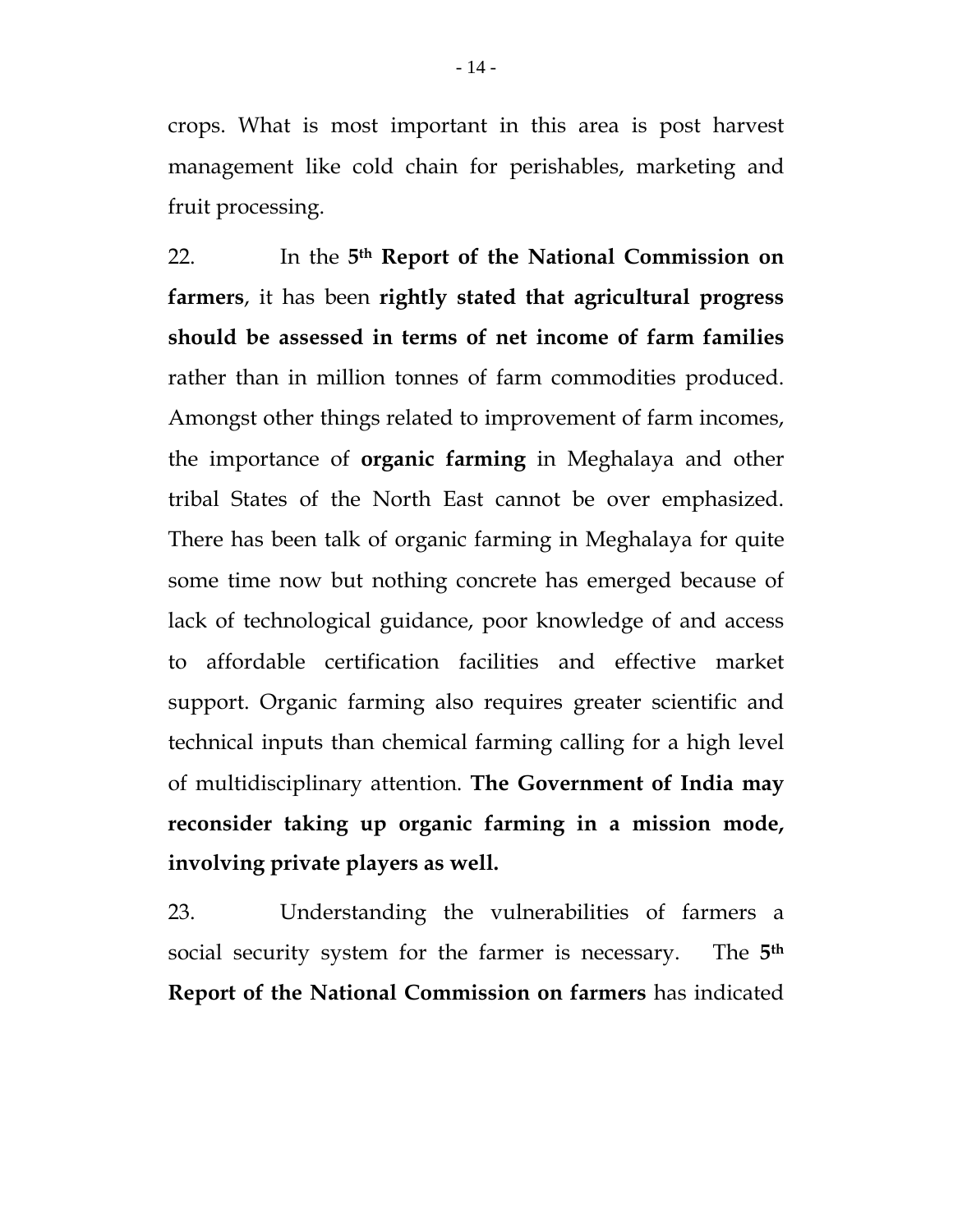agriculture as a high risk economic activity where credit without insurance may lead to a greater risk. As suggested in the report user- friendly insurance instruments covering production and marketing for all crops are necessary.

**24.** In respect of **credit**, and particularly agricultural credit, the outreach of formal banking has not been encouraging and the CD Ratio remains at around 35 percent only. The efforts of the Reserve Bank of India and NABARD as brought out in the North East Financial Sector Plan need to be supported and carried forward. **The Co-operative Credit structure is proposed to be revived with relaxed norms by the Vaidyanathan Committee for the North Eastern States and other tribal areas.** I understand that **the modalities are being worked out with NABARD in this regard which may be expedited** to realise the revival objectives early in the region. I would, however, suggest that this **revival plan should be fully financed by the Central Government** as a one time measure. **A more proactive and sensitive approach of formal banking towards the NER is of paramount importance.** 

25. Creation of Jobs and employment has been rightly stressed in the approach paper. All efforts are needed to increase jobs in the farm sector by increased investment in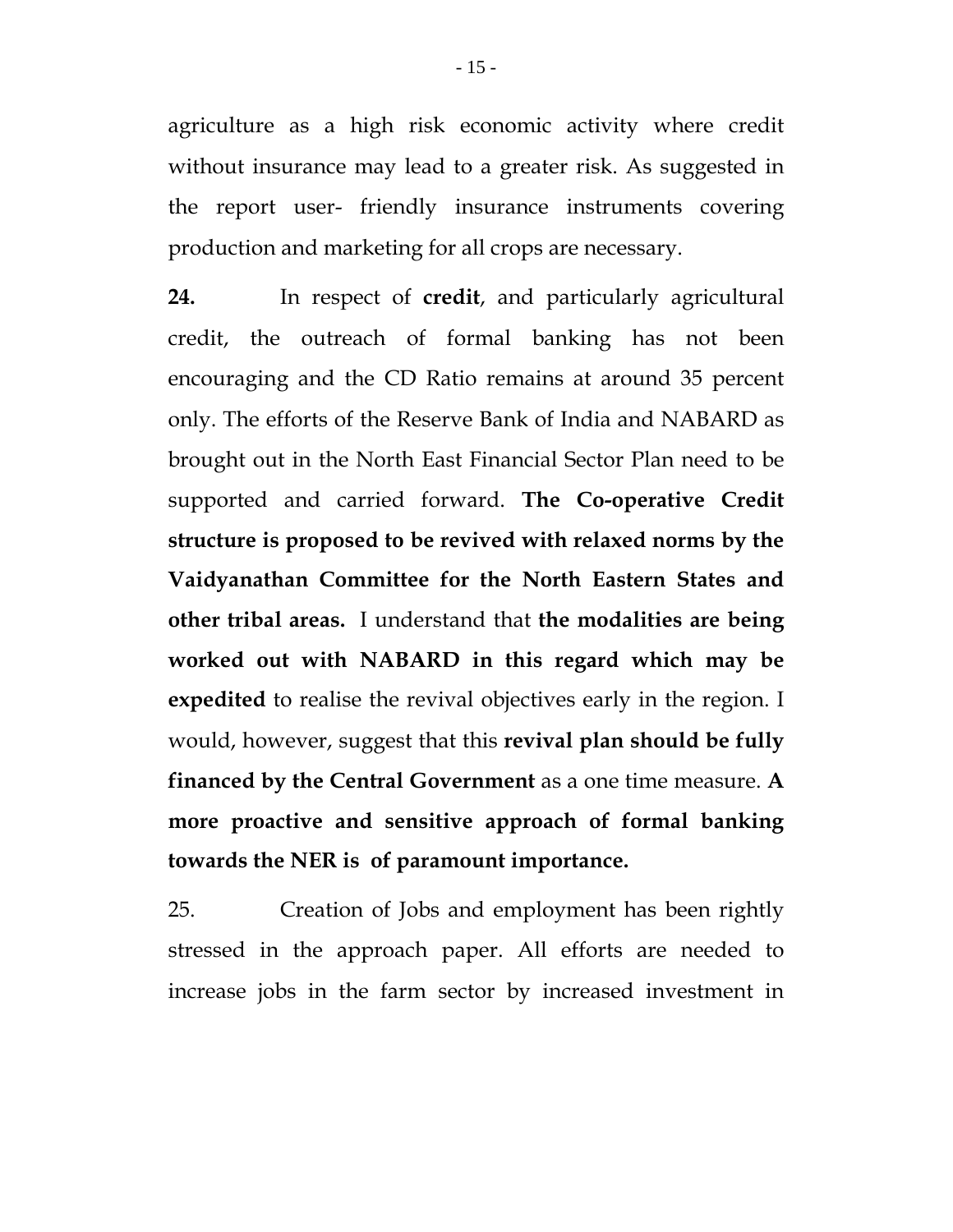irrigation, watershed development, wasteland development, land reclamation, etc. There is a need to increase employment in non-agricultural sector and rural non-farm sector with development of clusters around towns/ market centres. One of the priorities of the State Government is to create jobs in post harvest management, agro-processing and tourism, especially in the country side. The State has already implemented the watershed based and SHG based approach on livelihoods under North Eastern Region Communtiy Rural Manangement Programme and Livelihoods Improvement Programme assisted by IFAD. These are on pilot basis. Learning from the experience, we propose to cover all areas of the State under livelihood improvement programme with adequate investment and appropriate institutional mechanisms. The 'Rural Business Hubs' approach recommended by the National Commission on Farmers should be implemented to improve livelihood opportunities in rural areas. Various agencies, both Central and State, concerned with the development of agriculture, animal husbandry, fishery, sericulture and weaving, plantation crops, forestry, medicinal herbs, etc. should meet at a common forum for an integrated approach to livelihood development in our villages.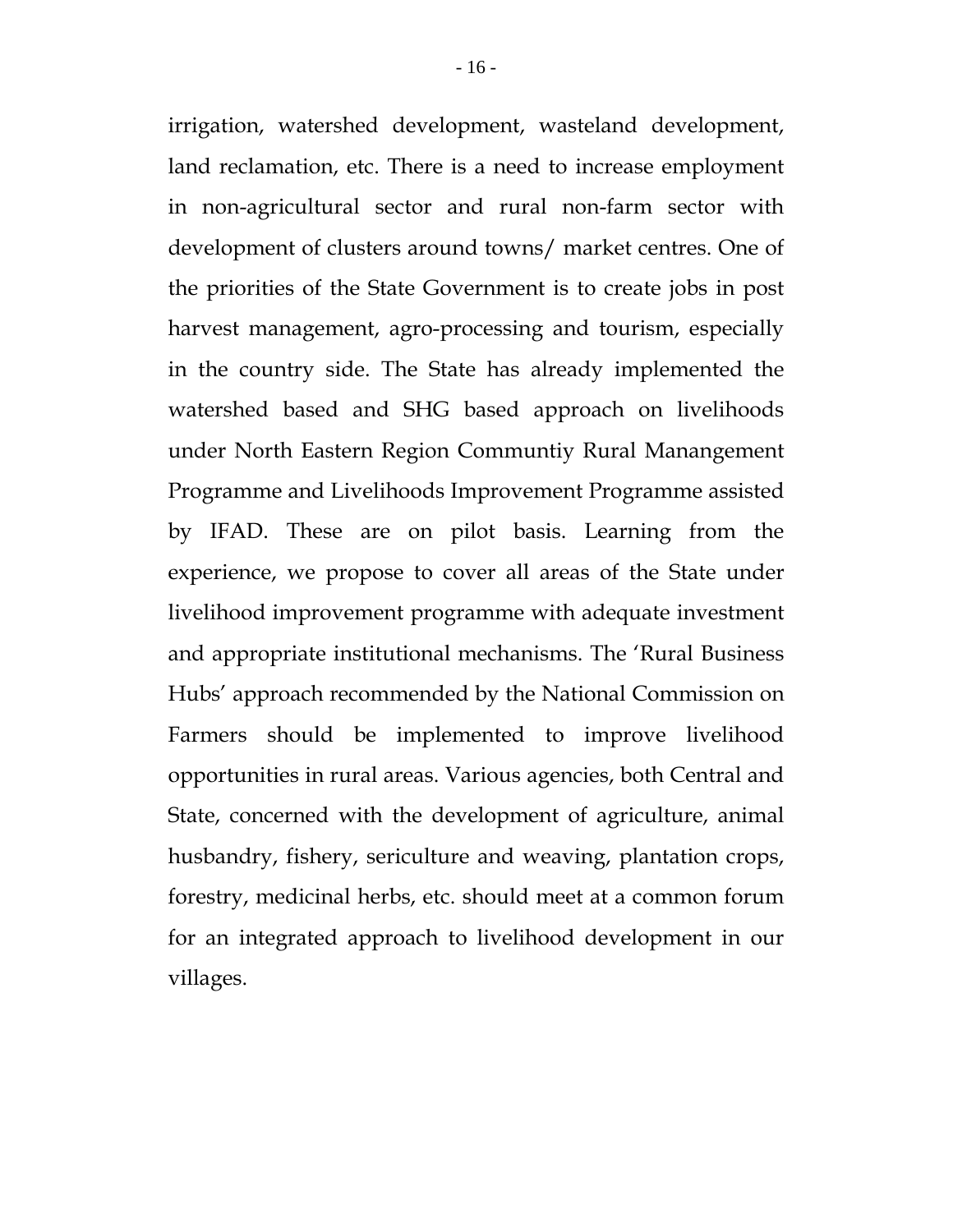**26.** In Meghalaya, we have traditional tribal institutions at the village level and elected District Councils at the regional/ district level. The 73rd Amendment of the Constitution does not apply to our State. In order to ensure the participation of the people at the grassroot level in planning process, we are in the process of evolving a model of development which will be a combination of the traditional tribal institutions and elected representatives at the village level. A beginning has been made in the implementation of the National Rural Employment Guarantee Act (NREGA) in two districts of the State. We have evolved a system of village councils consisting of both elected representatives at the village level and the traditional village heads and tribal institutions. This will ensure the participation of village people in the formulation, execution and monitoring of plans locally, in a democratic manner.

**27. Need for flexibility for certain norms under Centrally Sponsored Schemes/ Central Sector Schemes -** One of the problems we face is the inflexibility of certain norms under the Central schemes. On the physical side, it may be mentioned that certain national norms of such Programmes are not appropriate for our rural areas, for example in the case of PMGSY and ARWSP. On the financial side of the norms, it may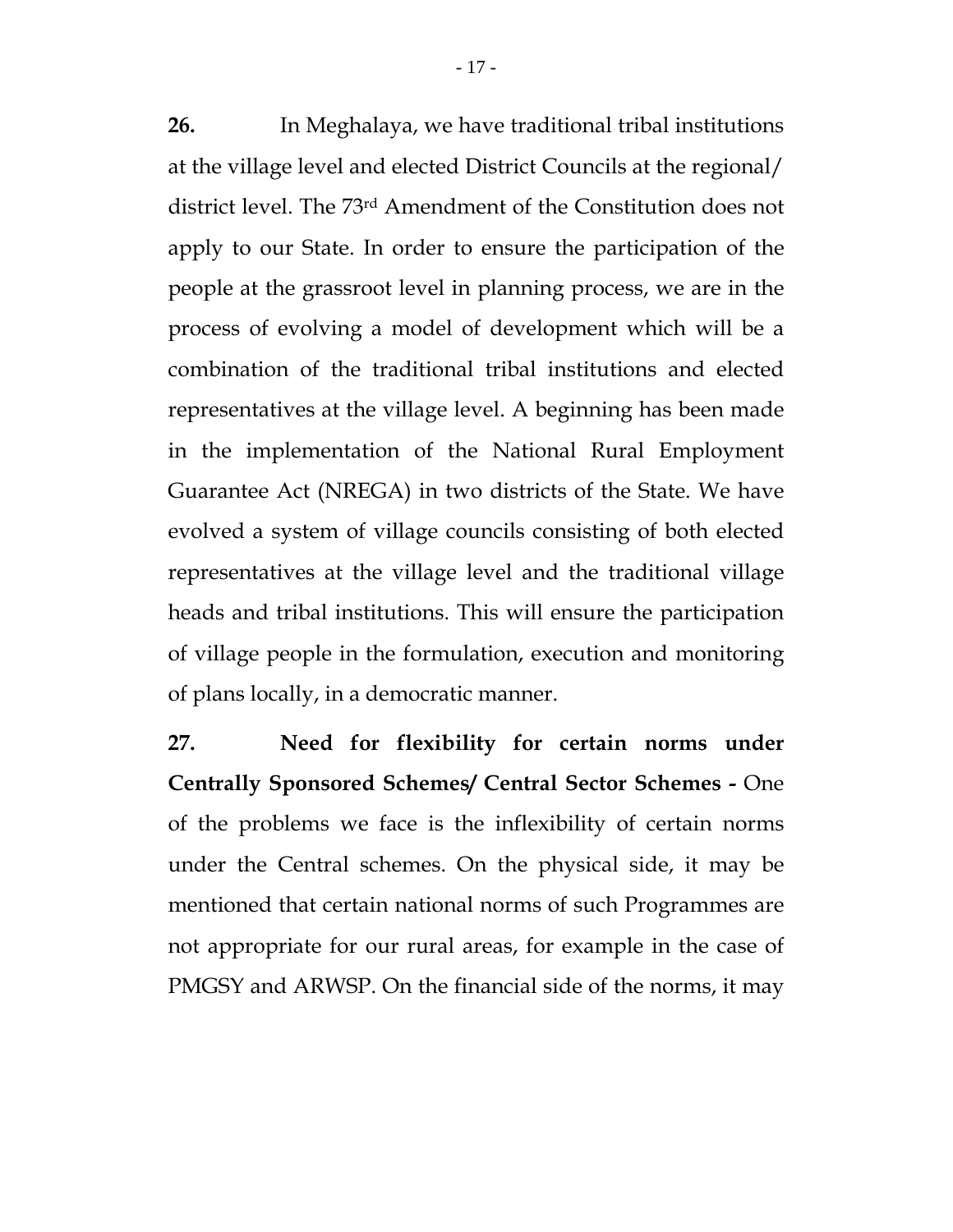be mentioned that some schemes are funded on 50:50 basis, some on 75:25 basis and some on 90:10 basis. We are not able to fully meet the State's share of these schemes where our share is 25 percent or 50 percent. Therefore, we could not take full advantage of the Central funds meant for these programmes. Construction of houses under Indira Awas Yojana (IAY) can be doubled or tripled in order to meet the Bharat Nirman targets provided the State's share is not on 75:25 basis and the project costs are enhanced to take into account inflation, etc. The nature of work or the minimum number of workers under the National Rural Employment Guarantee Scheme (NREGS) needs to be fine tuned for my State to enable us to derive maximum benefit. Further, while the objectives of Jawaharlal Nehru National Urban Renewal Mission (JNNURM) are highly welcome for the capital city of Shillong, some changes in conditionalities are needed in view of the local situation. **I would strongly emphasise the need to have 90 percent Central share to the Centrally Sponsored Schemes and also suggest a thorough review of their norms in consultation with the North Eastern States.** 

28. I welcome the 'outcome oriented' approach indicated in the Eleventh Plan, moving away from the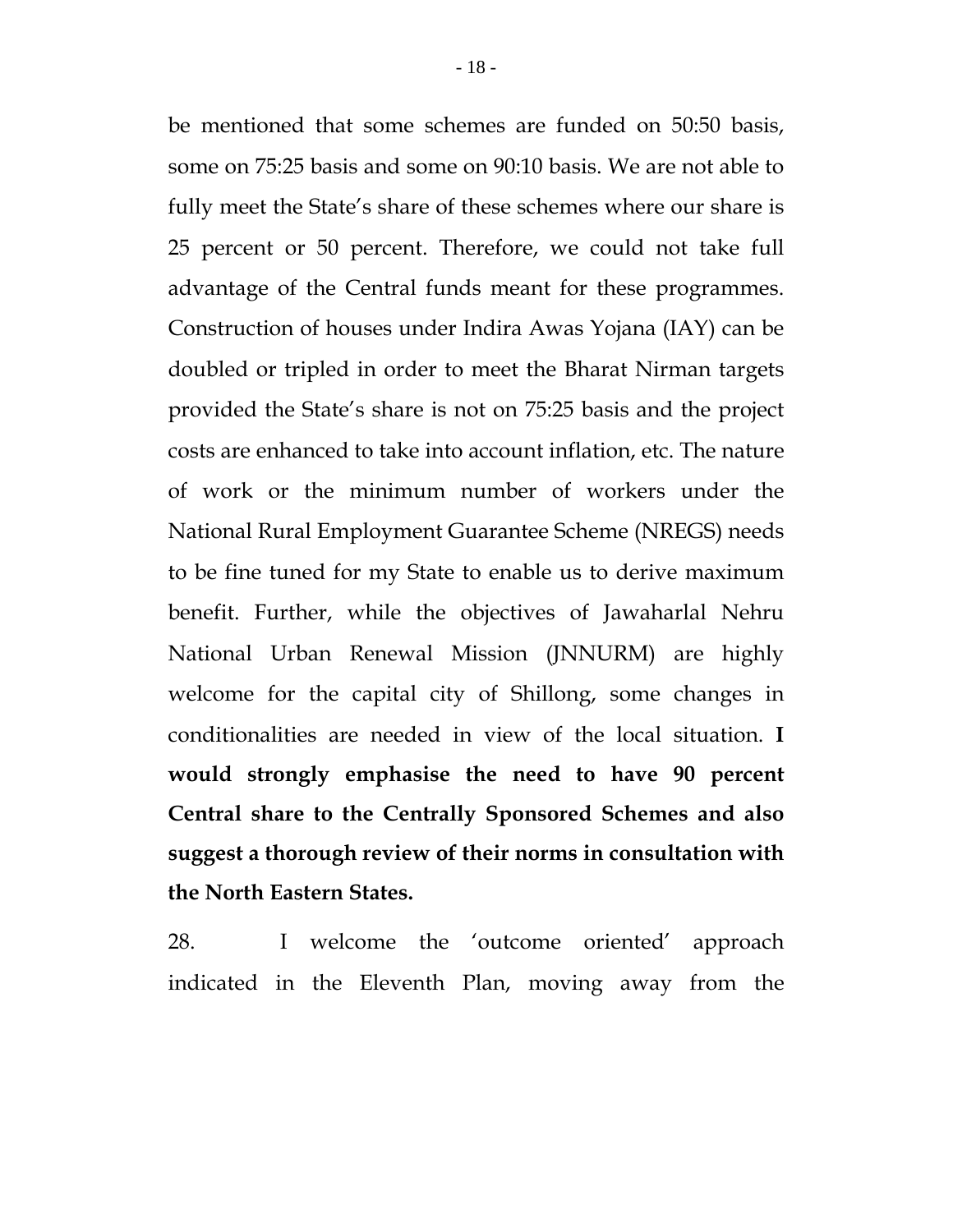'expenditure incurred' approach. This will definitely lead to improvement in the quality of implementation of plans and programmes and will be a good beginning. We would need support for training the cadre of statisticians to enable them to monitor effectively and build up proper statistical data base. We would seek the support of the Planning Commission in this regard.

29. I would also like to urge that in order to achieve the targets laid down for the Eleventh Plan, the funding by the Government of India should be need based. This implies that adequate funds should be provided to bridge the gap between the 'current levels' and the 'target levels' of various social and infrastructure indicators. This would also ensure quality implementation of the programmes, as otherwise, there is always a tendency to spread the resources thin, making it difficult to achieve the targets.

30. To ensure smooth funding of NEC Schemes/ projects to ensure their 100% completion, it is suggested that the Govt. of India should continue funding of the NEC Schemes/ Projects on 100% basis, i.e. inclusive of 90% Grant and 10% Loan as practised from the beginning of the NEC till the year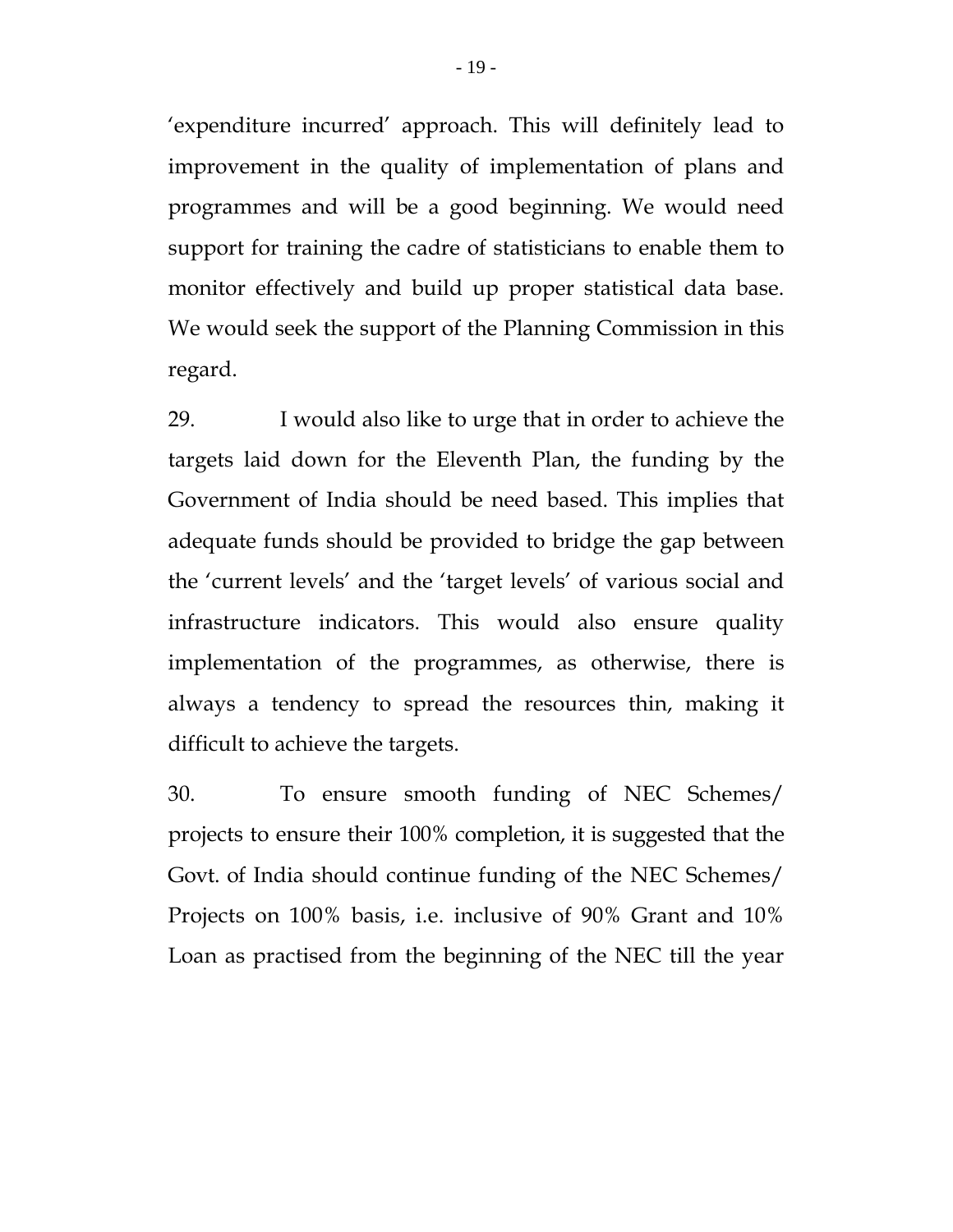2004-2005. Similarly, the Govt. of India should continue funding the NLCPR Schemes/ Projects on 100% basis, i.e. inclusive of 90% grant and 10% Loan as practiced from the inception of NLCPR. Further, recently, the Government of India had indicated that **the Externally Aided Projects** of a regional nature would receive assistance on the basis of 90 percent grant and 10 percent loan. However, externally aided projects which benefit an individual State will receive the funds **on back to back basis**. Such a policy will be detrimental to the small resource starved States like Meghalaya. The Government of India is requested **to provide the EAP funds on 90:10 basis as in the case of schemes of regional nature, till the deficiency of infrastructure and human development indices is bridged**.

31. Summing up, I would like to endorse the Planning Commission's Approach Paper to the Eleventh Plan but would also like to add the following :-

(a) Our State is already substantially behind the rest of the country in all development indices and a modest growth rate has been proposed for the Eleventh Plan which, though realistic, is bound to place us further behind. Massive central investment in physical and social infrastructure is required to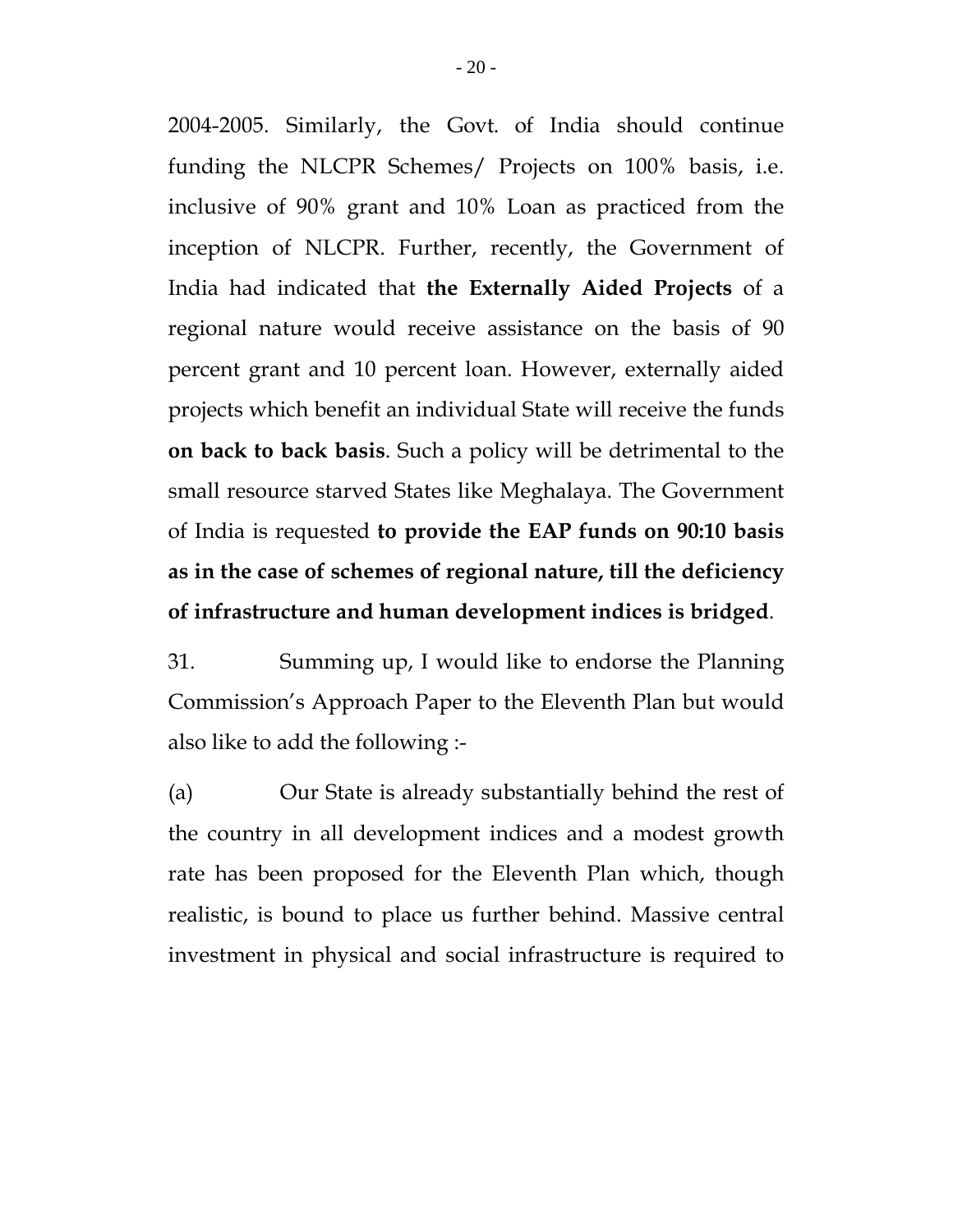create the wherewithal for a faster rate of development in the coming Plans.

(b) While we appreciate the concept of using PPP mode in creation of infrastructure facilities, in States like Meghalaya, private participation is not likely to be forthcoming except in Power sector, since adequate revenue may not be generated for Public Private Partnership even with 60 to 80 percent viability gap funding. This would be true for roads and other public utilities. Even for four-laning of the Guwahati – Shillong – Agartala National Highway under SARDP-NE Programme which was proposed under Build Operate Transfer, did not get any private participation response even with repeated extension of dates. This is one of the most important routes in the region. Therefore, the infrastructure development programmes for N.E. Region should be funded from budgetary resources by the Government of India for the time being.

(c) I fully endorse the importance given to agriculture and allied activities in the Approach Paper. However, the problems of agriculture in our State have to be evaluated in the context of nearly total lack of irrigation and the potential for organic farming. Financial and technical assistance from the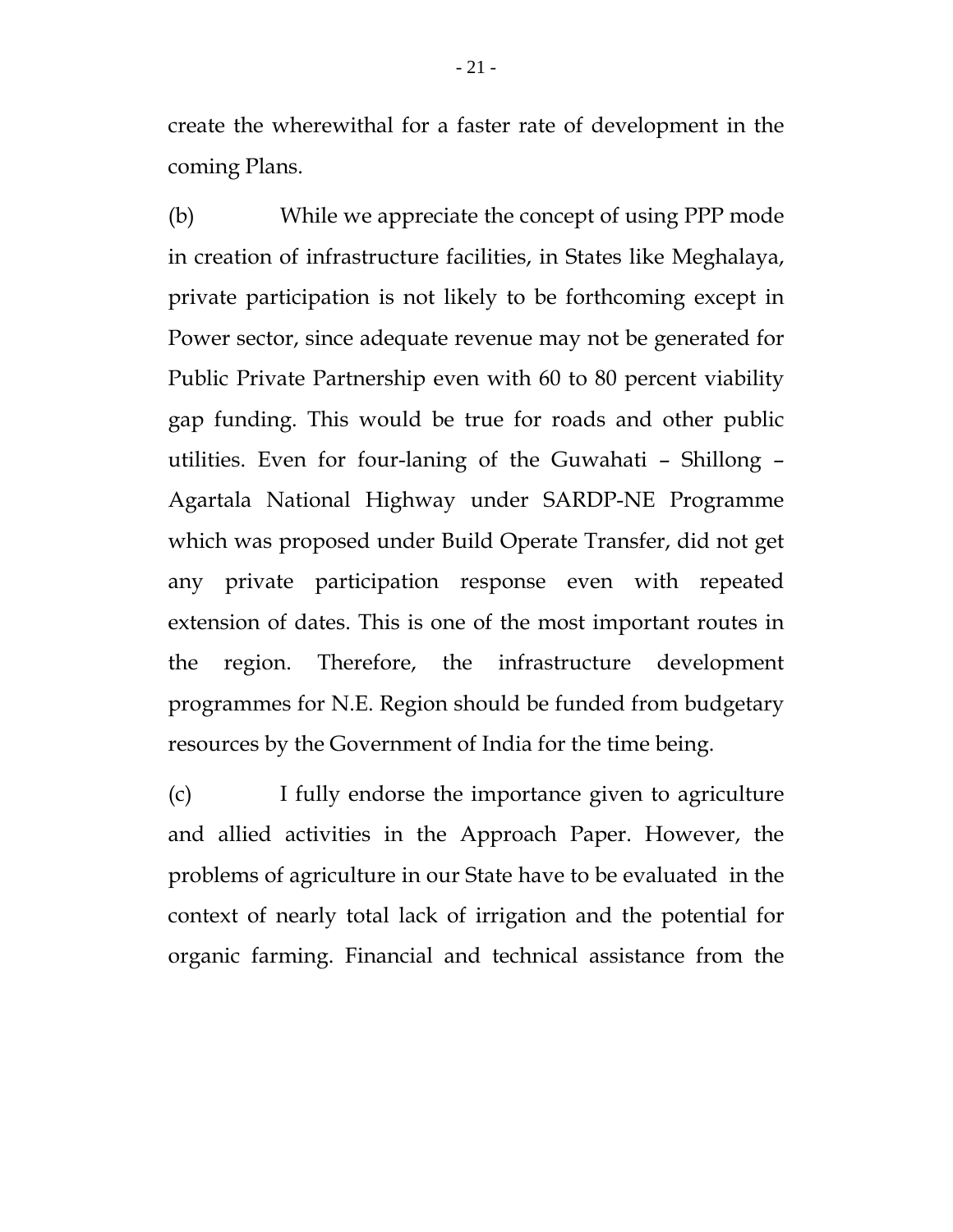Government of India in these two areas will be vital for us to achieve development in agriculture.

(d) There is considerable scope for the development of the manufacturing sector in Meghalaya, based on the State's mineral and horticultural resources. However, power is a crucial constraint. Large central investment will be required in power generation, transmission and grid connectivity to improve the prospects of manufacturing in Meghalaya. Judging from recent trends we are fully confident of exceeding the target of 10% if the power problem is solved.

(e) Generation of employment, particularly in the rural areas is one of the State's top priorities. For Meghalaya, we see great potential for creation of jobs in the rural areas in the field of post harvest management, agro processing and tourism.

(f) We welcome the importance given in the Approach Paper to vocational training to make the people employable. The trades selected should be based on the demand for such skills in the local markets. The other important factor in this regard is that adequate institutions should be built to provide training to the trainers of various trades, so that the trainers are equipped with the latest knowledge and the latest equipments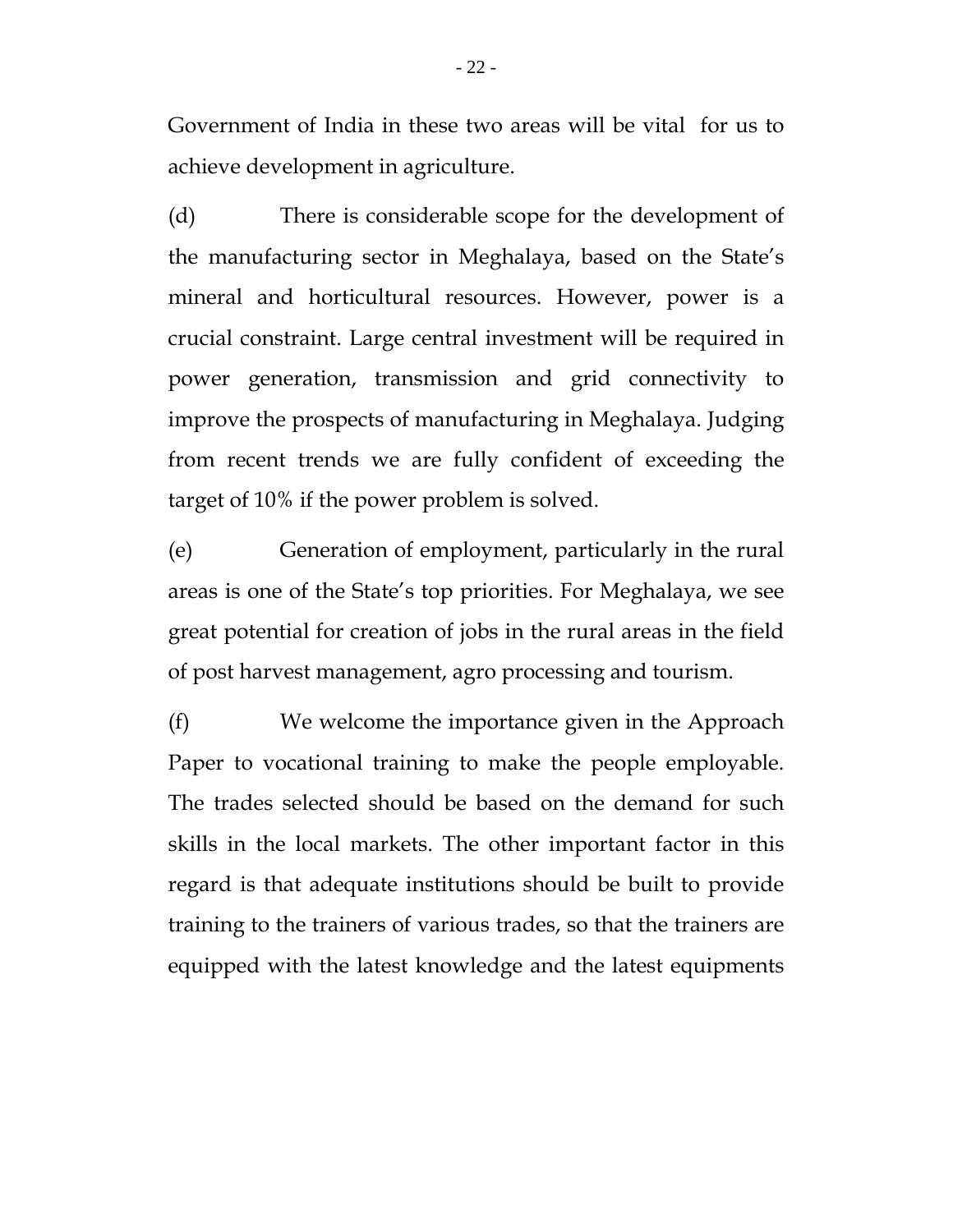should be provided to the vocational training centres. Same will apply to polytechnics also.

(g) Both for addressing the issue of poverty and for addressing the demand side of agriculture, we propose that all districts of Meghalaya should be covered under NREGA. The entitlement norms under TPDS should be liberalized and pulses should be added to the basket of commodities supplied through TPDS. The Mid-day Meal Programme should be extended to cover private schools in tribal areas.

(h) Trade with Bangladesh, both formal and informal, has traditionally been an important component of the State's economy. We will require a lot of help from the Government of India in the form of policy initiative and infrastructure building to develop trade with Bangladesh which has been stagnating for many years. With the erection of fence on the Indo-Bangla border in Meghalaya, informal trade will dry up causing distress to people living in more than 1500 villages. The Government of India will have to help us relieve the anticipated distress in the border areas of our State.